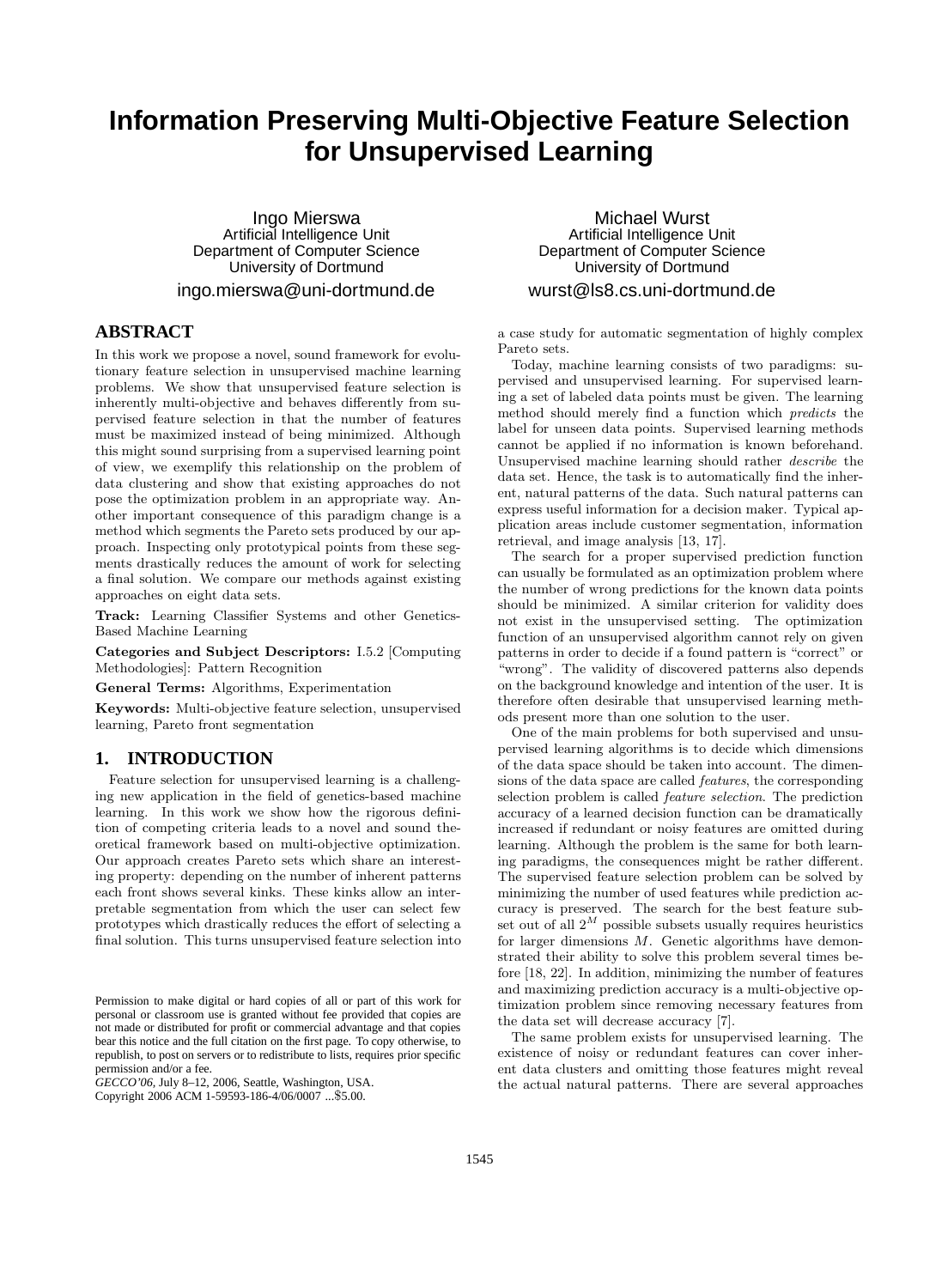which try to directly identify promising feature subsets for clustering [19]. However, these approaches do not reflect the multi-objective character of the problem setting. Therefore, state of the art feature selection approaches for unsupervised learning use multi-objective optimization. They transfer the idea of minimizing the number of features while the clustering optimization criterion should be preserved [14, 15, 16].

Defining the optimization problem in this way is not appropriate. Under very weak assumptions we will show that the Pareto set will collapse into one singular point. Even if the population does not collapse it tends to cover only small fraction of the solution space.

Nevertheless, there is a trade-off between the number of features and cluster validity. However, the number of features must be maximized instead of minimized in order to achieve this competition. Although this might sound surprising at first, the change of optimization direction has a natural origin in the aim of unsupervised learning. In order to describe the data set at hand the amount of information which could be derived from the used feature set should be preserved during the feature selection process.

We will solve the corresponding multi-objective optimization problem with NSGA-II. The resulting Pareto sets are more beneficial for users since they provide a larger coverage of possible candidate solutions. The Pareto fronts produced by our selection approach can also be segmented into meaningful regions. This eases the selection of a final solution from the set of Pareto optimal points. We enable feature selection for density based clustering schemes as well. In contrast to combinatorial clustering algorithms like k-means these clustering algorithms are able to find non-Gaussian clusters like rings or spirals. Hence, we propose an improved feature selection approach which is applicable to a wide variety of clustering algorithms and provides interpretable segmentations of the complex Pareto set.

#### **1.1 Outline**

In section 2 we will introduce the problem of data clustering and corresponding optimization criteria for unsupervised learning. In section 3 we will discuss existing approaches for unsupervised feature selection. Although the transfer from supervised learning is an appealing idea we will show that these approaches will not lead to complete Pareto fronts for this type of problem. In section 4 we will discuss how simply changing the optimization direction for one of the criteria leads to a natural multi-objective optimization problem which will be solved with NSGA-II. Furthermore, we will introduce a segmentation procedure for the resulting Pareto fronts. Section 5 presents results on several artificial and real-world data sets and compares the discussed approaches. Section 6 concludes this paper.

### **2. DATA CLUSTERING**

One of the most important approaches to unsupervised learning is data clustering. The aim of cluster analysis is to group data points into sets of similar data points. Given a data set X, an individual data point is denoted as  $x_i \in X$ . A cluster is a subset of data points  $C_k \subseteq X$ . In principle, clusters may overlap. However, most clustering algorithms are designed to produce partitions of data points, i. e. a set of clusters  $C_1 \dots C_K$  such that  $C_k \cap C_l \neq \emptyset \Rightarrow C_k = C_l$ (clusters do not overlap) and  $\bigcup_{k=1}^{K} C_k = X$  (each data point is covered by a cluster).

### **2.1 Combinatorial clustering algorithms**

Cluster analysis aims at assigning items to clusters where elements within a cluster are more similar to each other than to the elements of other clusters. This notion can be expressed as optimization problem using a distance measure  $d(x_i, x_j)$  on the set of data points:

$$
W_d = \sum_{k=1}^{K} \sum_{x_i \in C_k} \sum_{x_j \in C_k} d(x_i, x_j).
$$
 (1)

It can be shown that by minimizing  $W_d$  the mean pairwise difference between pairs of points in different clusters is maximized [12]. A very efficient approach optimizing this function is  $k$ -means clustering. It is based on the squared Euclidean distance. In the following we assume that the data points are represented by a set of  $M$  real valued features, i.e.  $x_i \in \mathbb{R}^M$ , and that  $x_{im}$  is the value of the *m*-th feature for data point  $x_i$ . The Euclidean distance of two points  $x_i$  and  $x_j$  is

$$
d(x_i, x_j) = \sqrt{\sum_{m=1}^{M} (x_{im} - x_{jm})^2}.
$$
 (2)

It can be shown that optimizing  $W_d$  with respect to the squared Euclidean distance is equivalent to optimizing the function

$$
W = \sum_{k=1}^{K} \sum_{x_i \in C_k} \sum_{m=1}^{M} (x_{im} - c_{km})^2
$$
 (3)

where  $c_{km}$  is the m-th value of the centroid of cluster  $C_k$ . The centroid is the point with the smallest distance to all points in  $C_k$ . It can be calculated as

$$
c_{km} = \frac{\sum\limits_{x_i \in C_k} x_{im}}{|C_k|}.\tag{4}
$$

The k-means algorithm uses this relationship by applying an alternating optimization procedure [11]. In each step every data point is assigned to the cluster with the nearest centroid. Then the centroids are recalculated for each cluster and data points are newly assigned to clusters based on the new centroids. This alternation stops if there is no further change in cluster assignment or after a maximal number of steps. The centroids are initialized with random data points drawn from  $X$ .  $k$ -means does not guarantee to find an optimal solution and is sensitive to the choice of initial points. Therefore, a common strategy is to start  $k$ -means several times with different random initializations. For its simplicity and efficiency,  $k$ -means is one of the most popular clustering algorithms.

A natural choice for evaluating a set of clusters produced by  $k$ -means is  $W$ , i.e. the function it optimizes. This measure has several drawbacks. Most important, it is not normalized with respect to the feature values and to the number of clusters. With an increasing number of clusters, W decreases monotonically. W decreases as well for a decreasing number of features. For these reasons, it is not well suited as criterion for unsupervised feature selection problems.

Several other evaluation measures for k-means were proposed. Probably the most important is the Davies-Bouldin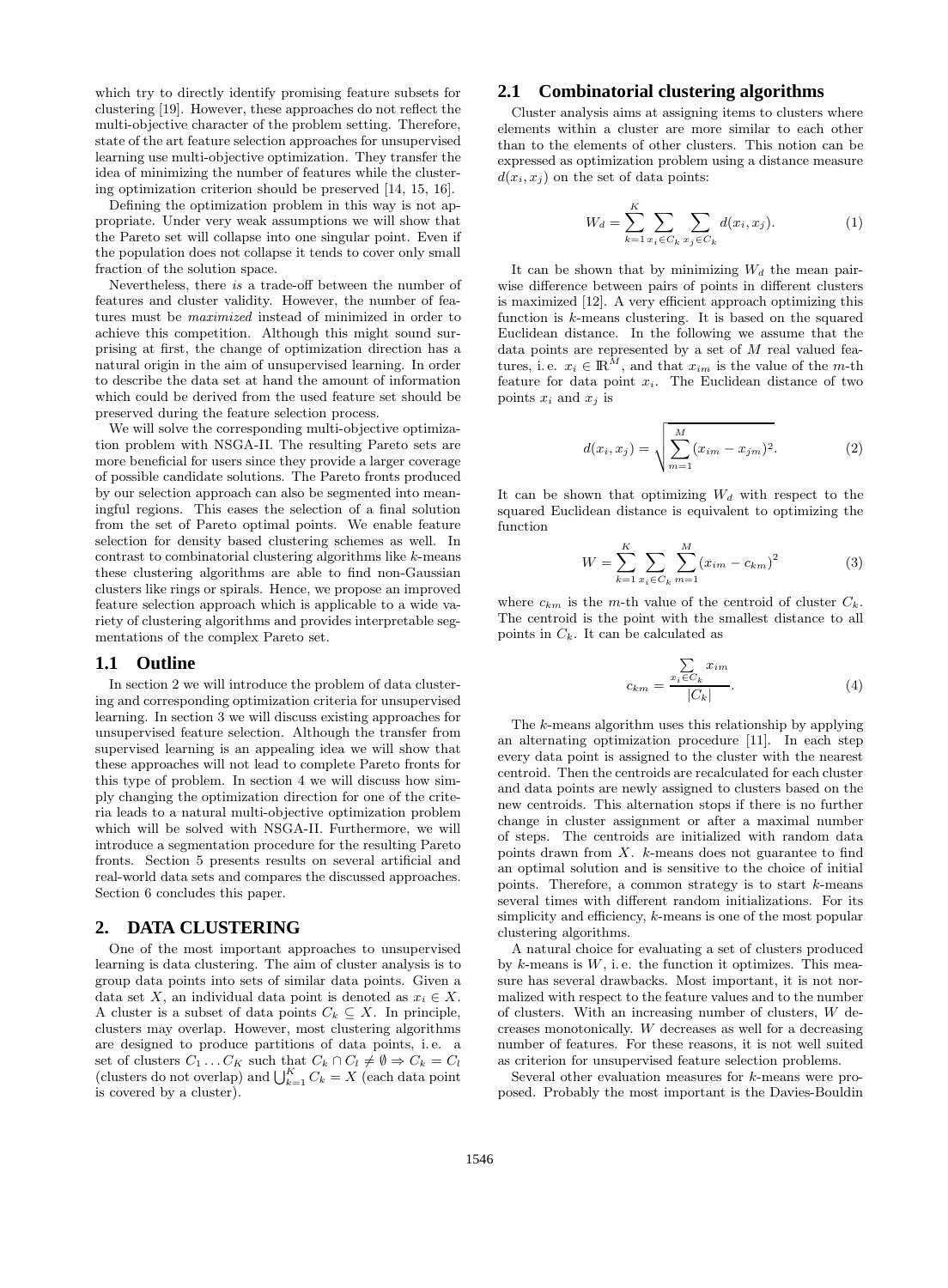(DB) index [4]. It is calculated as

$$
DB = \frac{1}{K} \sum_{k=1}^{K} \max_{k,l \neq k} \left\{ \frac{S_k + S_l}{d(c_k, c_l)} \right\}
$$
(5)

where  $S_k$  and  $S_l$  is the average within cluster distances for cluster  $C_k$  and  $C_l$  respectively which is defined as

$$
S_k = \frac{1}{|C_k|} \sum_{x_i \in C_k} d(x_i, c_k).
$$
 (6)

The DB Index takes into account only the relative separation of the two clusters which are worst separated. This value is normalized as it is divided by the distance between the corresponding centroids. Therefore, it is less sensitive to the number of clusters and the number of features. Focusing on the clusters that are worst separated allows for a very fine grained optimization, as the parts of the clustering that are well separated do not overshadow these important parts. Please note that DB is only used in order to evaluate a cluster structure. There is no efficient algorithm which optimizes DB directly.

#### **2.2 Gaussian mixtures**

Gaussian mixture clustering assumes that the underlying data generating process consists of a mixture of different overlapping Gaussian distributions and that each distribution represents an individual cluster. Clustering is achieved by estimating the parameters of the underlying distributions and assigning each data point to the distribution that most likely produced it. This notion can be formalized by

$$
L = \log \sum_{x_i \in X} \sum_{k=1}^{K} p_k g_k(x_i | \mu_k, \Sigma_k)
$$
 (7)

where  $g_k$  is a multivariate Gaussian distribution representing cluster  $C_k$  with mixture parameters  $\mu_k$  and  $\Sigma_k$ . The probability  $p_k$  is the apriori probability of a data point belonging to cluster  $C_k$ .

The expectation maximization (EM) approach employs an alternating optimization procedure similar to the one applied in k-means clustering [6]. First each data point is assigned to the distribution that most likely generated it, then the parameters of all distributions (and thus clusters) are recalculated based on the data points in each cluster. This procedure is repeated until no further change occurs or a maximum number of steps is reached.

### **2.3 Graph-based clustering**

Instead of assigning data points to clusters directly, we can first impose a graph  $(X, E)$  on these points. Two data points  $x_i$  and  $x_j$  are connected if they are sufficiently similar to each other. For a maximum distance threshold  $d_{max}$ ,  $x_i$  and  $x_j$  are connected if  $d(x_i, x_j) \leq d_{max}$ . The by far most common clustering criterion is to regard clusters as connected components in the distance graph. This approach is denoted as single link clustering. Finding such connected components in a graph is usually achieved by a graph search [3].

The value  $d_{max}$  determines the coherence of the resulting clusters. If a fixed number of clusters  $K$  is given, we can find a maximal value for  $d_{max}$  such that the graph contains at most  $K$  connected components and thus clusters. In this case, the resulting  $d_{max}$  can be used as evaluation measure



Figure 1: The SPIRAL data set created for single link clustering.

as it denotes the strength of the weakest link in the cluster structure. The weakest link is the point at which a given cluster would split up into two components if  $d_{max}$  would be decreased.

Graph based clustering is very popular and can be combined with many advanced connectivity criteria as in *density* based clustering [8] or support vector clustering [1]. In contrast to k-means and Gaussian mixtures these algorithms can detect clusters of any shape while k-means is limited to find spherical clusters boundaries. Figure 1 shows an example of a structure that cannot be clustered with neither EM nor k-means. Structures like these play an important role in applications as image recognition or astronomical data analysis [20].

# **3. MULTI-OBJECTIVE FEATURE SELECTION FOR CLUSTERING**

Multi-objective optimization is a natural choice for selecting appropriate feature subsets for clustering problems. The current state of the art is represented by the work described in [14, 15] and [16]. In the following we will describe both approaches and show that they are both limited in several ways. These limitations are a result of the way the multiobjective optimization problem is posed.

Kim, Street, and Menczer introduce four performance criteria for k-means clustering<sup>1</sup>[14, 15]. The first one is a variant of W that is normalized by the number of features

$$
W_{norm} = \frac{1}{M}W.\t\t(8)
$$

A variant of between cluster distance is used as a second measure. However, this measure behaves essentially in the same way as normalized  $W$  (minimizing within cluster distance is equivalent to maximizing between cluster distance). The third measure represents the number of clusters  $K$  which should be minimized. The last measure captures the number of features  $nf$  that should be minimized as well.

In the following theorem we show that for a given number of clusters  $K$  minimizing  $W_{norm}$  and the number of features leads to exactly one Pareto optimal point. This optimal point always selects one single feature from the dataset, in

<sup>&</sup>lt;sup>1</sup>In the original work all criteria are normalized by a constant. This, however, has no influence on Pareto optimality.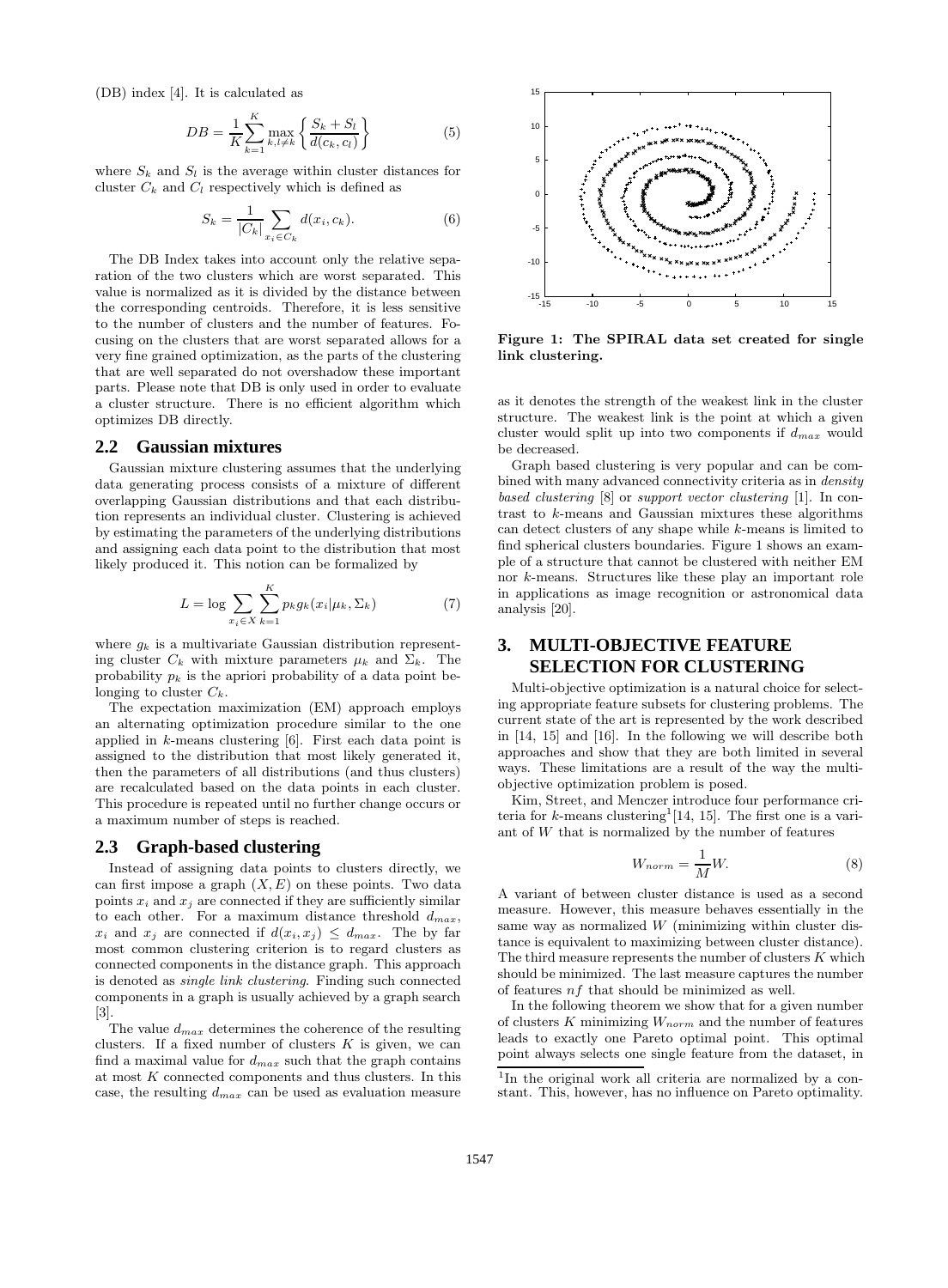particular the one that leads to a minimal loss with respect to the used clustering performance criterion.

THEOREM 1. Minimizing  $W_{norm}$  and the number of features nf leads to one single Pareto optimal point.

**Proof:** For  $W_{norm}$  we can denote the loss of an individual feature m as

$$
a_m = \sum_{k=1}^{K} \sum_{x_i \in C_k} (x_{im} - c_{km})^2
$$
 (9)

In order to minimize the number of features selecting only one feature is optimal. We show that always

$$
W_{norm} \ge \min_{1 \le m \le M} \{a_m\}.
$$
 (10)

That means that the performance can only decrease by adding any feature but the one that optimizes  $a_m$ . It can easily be seen that

$$
W_{norm} = \frac{1}{M} \sum_{m=1}^{M} a_m \tag{11}
$$

$$
\geq \frac{1}{M} \sum_{m=1}^{M} \min_{1 \leq m \leq M} \{a_m\} \tag{12}
$$

$$
= \min_{1 \le m \le M} \{a_m\} \tag{13}
$$

Using  $W_{norm}$  for optimization is not a well suited approach for feature selection in clustering problems as it leads to trivial solutions. A similar proof can be given for normalized between cluster distance.

In [16] a normalized variant of DB is proposed as alternative performance criterion to  $W_{norm}$ :

$$
DB_{norm} = \frac{1}{M} DB.
$$
 (14)

This approach is better suited, as DB is normalized with respect to the feature space. However, this criterion is very sensitive. If the feature set contains for example a real valued feature that takes discrete values only, then choosing this one feature is again Pareto optimal. However, this one feature does almost certainly not represent the complete dataset in the descriptive sense mentioned in the introduction. In section 5 we will see several examples for which the Pareto set collapses into a single trivial solution.

Furthermore, using normalized DB does lead to a "buildin" competition between the number of features  $M$  and the cluster quality measure  $\frac{1}{M}DB$ . Therefore, even clustering random data produces a Pareto front that exhibits a  $1/x$ relationship (see figure 2 (c)).

The major problem of both approaches is that they do not pose the problem correctly from the point of view of multi-objective optimization. In the next section we give an alternative problem formulation that solves the described difficulties.

# **4. INFORMATION PRESERVING FEATURE SELECTION**

In the last sections we discussed several quality measurements for different clustering schemes. In the following we assume that all criteria should be maximized during feature selection. Criteria which should be minimized in the original problem definition are therefore multiplied by −1. In contrast to the existing approaches discussed in section 3 we do not minimize the number of features but maximize  $nf$ . This prevents the algorithm from selecting trivial solutions and leads to more complete Pareto sets of diversive natural clusterings. The fitness evaluation is done by performing a clustering scheme on the reduced feature sets. Depending on the used scheme we use DB (equation 5) for  $k$ -means clustering and  $d_{max}$  for single link clustering. Since there is a natural competition between maximizing the number of features nf and the selected cluster criterion we do not need to apply an artificial normalization factor.

The feature selection problem is inherently multi-objective and cannot be solved with single-objective evolutionary algorithms. In the clustering setting the user has no idea of criteria weights and, furthermore, there exist no simple decision about correct or wrong clusterings. Such a decision would totally depend on the amount of information the user can obtain from different clusterings. Therefore, we try to maintain as much information as possible and aim at finding all solutions which are optimal for arbitrary criteria weight vectors. These solutions are called Pareto-optimal.

Evolutionary algorithms can optimize more than one target function by introducing special selection operators [23]. Due to the population based approach of evolutionary algorithms a broad selection of Pareto-optimal solutions can be found during one run. The user can select one of these solutions after optimization. Additionally, multi-objective evolutionary algorithms do not strongly depend on form and continuity of the Pareto-optimal set [2]. We will see that for clustering with non-normalized optimization criteria the Pareto front is neither nicely shaped nor continuous.

We use NSGA-II as a multi-objective feature selection wrapper [5]. NSGA-II employs a selection technique which first sorts all individuals into levels of non-domination. Individuals from the first levels are added to the next generation until the desired population size is reached. Before adding individuals from the last possible level this level is sorted with respect to the crowding distance in order to preserve diversity in the population.

Individuals are bit vectors of length M indicating if a feature should be selected or not. The population size is set to  $2M$ , the maximal number of generations is 1000. A bit flip mutation is performed with probability  $1/M$  and uniform crossover with probability 0.9.

### **4.1 Finding Interesting Points in the Pareto front**

The Pareto plots derived by the multi-objective optimization procedure described in the last section show a clear structure. This structure is not accidental but reflects structure in the underlying data. We can exploit this Pareto plot structure in order to discover patterns in the underlying data set. Moreover, exploiting this structure drastically reduces the effort of selecting a final solution from the Pareto set.

The basic idea is to find points at which the trade-off between the number of features and the cluster quality significantly changes. As this trade-off is represented by the slope of the Pareto plot at a given point, we want to find points where the change in slope is maximal. In the following, this notion is formalized. We assume that all Pareto optimal points are sorted and that the p-th point is denoted by the pair  $(DB_p, nf_p)$ . The value  $\alpha_p$  then represents the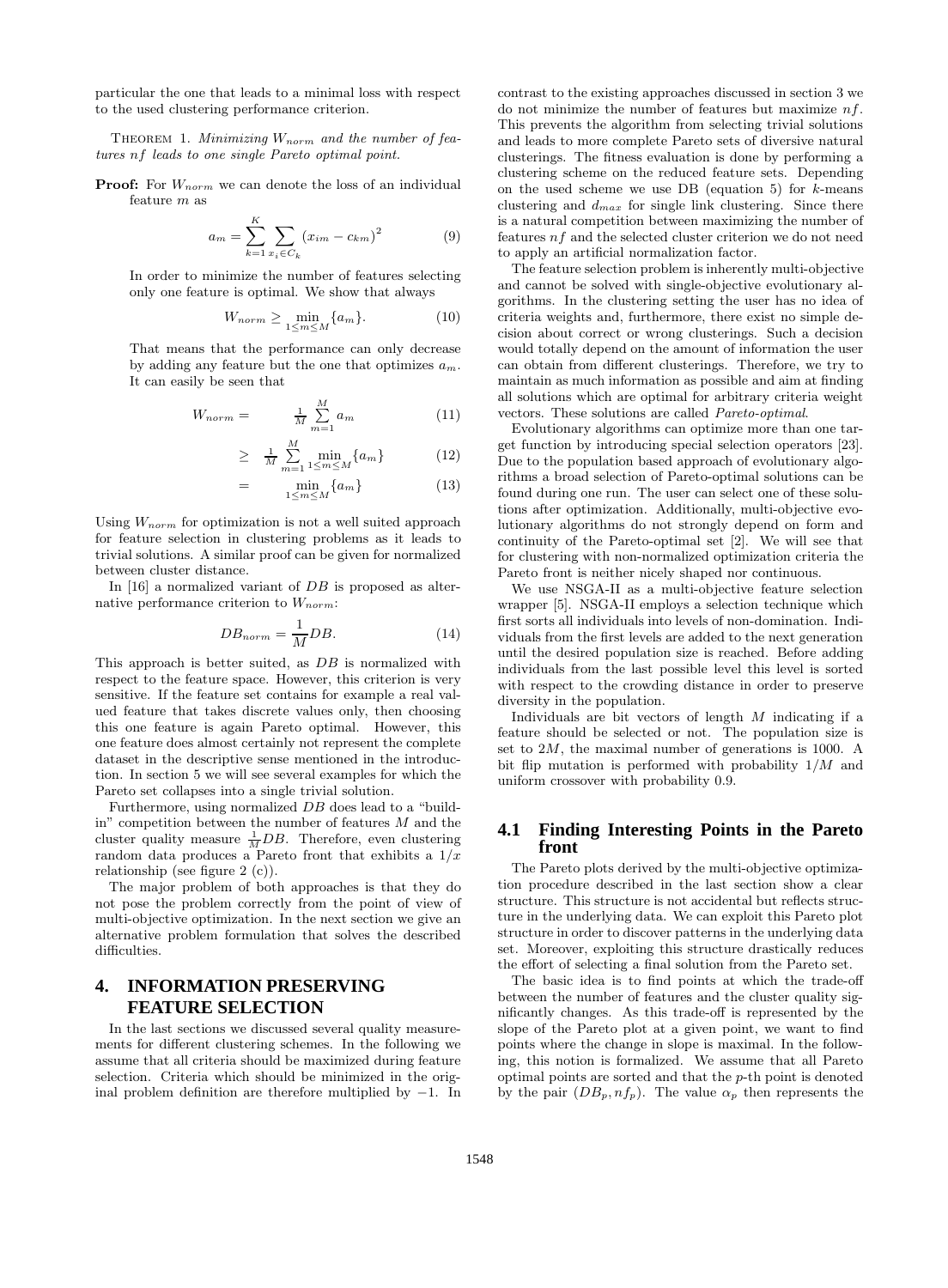slope at point  $p$  by

$$
\alpha_p = \arctan\left(\frac{DB_{p+1} - DB_p}{nf_{p+1} - nf_p}\right). \tag{15}
$$

As we are interested in points at which the slope significantly changes we further calculate

$$
\Delta \alpha_p = \frac{\alpha_p}{\alpha_{p-1}} \tag{16}
$$

with  $\alpha_0 = \pi/2$ .

A value of  $\Delta \alpha_p$  greater than 1 indicates that adding an additional feature has a significant smaller negative influence on the cluster coherence that for the proceeding features. A value smaller than 1 indicates that an additional feature has a stronger negative influence. The points between a strong increase and a strong decrease in slope often represent redundant features or very coherent sets of features (vertical parts). Adding an individual feature does not change the performance much. The features between a decrease and an increase represent areas with many noisy and incoherent features (horizontal parts). Adding such features has a direct negative influence on the cluster quality for each of the features that is added. For an example please refer to section 5.3 and figure 4.

### **5. EVALUATION**

In this section we will discuss the results of both the approach proposed in this paper and the normalized minimization approach discussed in section 3. We applied both algorithms to several synthetic and real world data sets.

#### **5.1 The data sets**

In order to measure the effect of the artificial normalization factor necessary for feature set minimization we applied the algorithms on a grid data set (GRID) and a random data set (RANDOM) containing only white noise. Another artificial data set (GM) consisting of 32 Gaussian clusters with random standard deviations between 0.0 and 1.0 in five dimensions was created. This data set was enriched with ten additional single Gaussian noise features with standard deviation 0.5.

We also applied both algorithms on two clustering benchmark datasets, namely the IRIS data set [10] and the WPBC (Wisconsin Prognostic Breast Cancer) data set [21]. The latter is especially interesting because of many redundant features. This allows us to check how well both approaches are able to cope with redundancy.

In order to evaluate feature selection for non-standard cluster boundaries we also generated an artificial data set consisting of two spirals and apply single link clustering to it. Such clusterings cannot be found be combinatorial clustering algorithms as  $k$ -means. Figure 1 shows the two nonnoise dimensions of the created data set.

Table 1 summarizes the properties of all data sets. All experiments were performed with the freely available machine learning environment Yale [9]. The complete data sets, programs, and experiment configurations are available on our web-site<sup>2</sup>.

### **5.2 Results**

Figure 2 shows all Pareto sets for the simultaneous optimization of the used cluster criterion and the feature set size. It should be noted that in most cases the population converges to the final front after less than 20 generations. Moreover, NSGA-II selection was again able to sustain the found solution until the end of optimization.

It can clearly be seen that in all cases the Pareto sets provided by our information preserving approach contain more points than the results of the normalized minimization approach. If there is only one feature with a relative small standard deviation, the Pareto set of the minimization approach will still collapse (GRID, IRIS-NN, and SPIRAL). Moreover, the normalization factor  $1/x$  introduces a convex front although there is nothing to optimize at all. This effect can be seen for the random data set, where the minimization approach finds a convex Pareto front while the front provided by our approach is still linear. For both the normal IRIS data set and the IRIS-GN data set enriched with noise features the proposed approach finds the complete Pareto set while the minimization approach was only able to find a small number of feature subsets. Since it is not clear which clustering is "correct" beforehand the user should be able to select from the complete Pareto front. The same applies for the other real-world data set WPBC (figure 2 shows the results for  $K = 2$ ).

We did not focus on the simultaneous optimization of the number of clusters although this is of course possible. Since our approach does not differ from existing approaches in this respect we concentrated on the usability of information preservation. However, for the real world data set WPBC we simultaneously optimize  $K$  in the range of  $[2, 10]$  which leads to a three dimensional Pareto set (figure 3). The Pareto plot shows the influence of the number of clusters on the kinks in the Pareto fronts. There are two regions with distinct deviations from the convex hull of the Pareto set. One small kink for  $K = 8$  in the rear region and one bigger kink for  $k = 2, 3, 4$  in the front region. These kinks were also totally covered by the  $1/x$  structure of the normalization approach and it would not be possible to detect a structure at all. Furthermore, redundant features can easily be determined in the almost vertical parts of the front.

### **5.3 Pareto front segmentation**

Beside the fact that the Pareto sets are more complete, there is another advantage of the non-normalized maximization: kinks are not covered by the  $1/x$  structure. In contrast, these kinks can easily be discovered in the result of our approach. We applied the segmentation algorithm described in section 4.1 on the Pareto set delivered for WPBC and  $k = 2$ . The kinks between neighbors can clearly be seen if the number of features is maximized (figure 2 (n)) instead of minimized (figure 2 (m)) and the clustering criterion was not normalized. Selecting the five points with highest absolute deviances of  $\Delta \alpha_p$  to 1 leads to an interpretable segmentation of the result. Figure 4 shows the selected points and the segments.

### **6. CONCLUSION**

We presented a novel multi-objective evolutionary framework for feature selection in unsupervised machine learning settings. We exemplified this framework on the task of data clustering which plays an important role in a wide variety of

 $^{2}$ http://www-ai.cs.uni-dortmund.de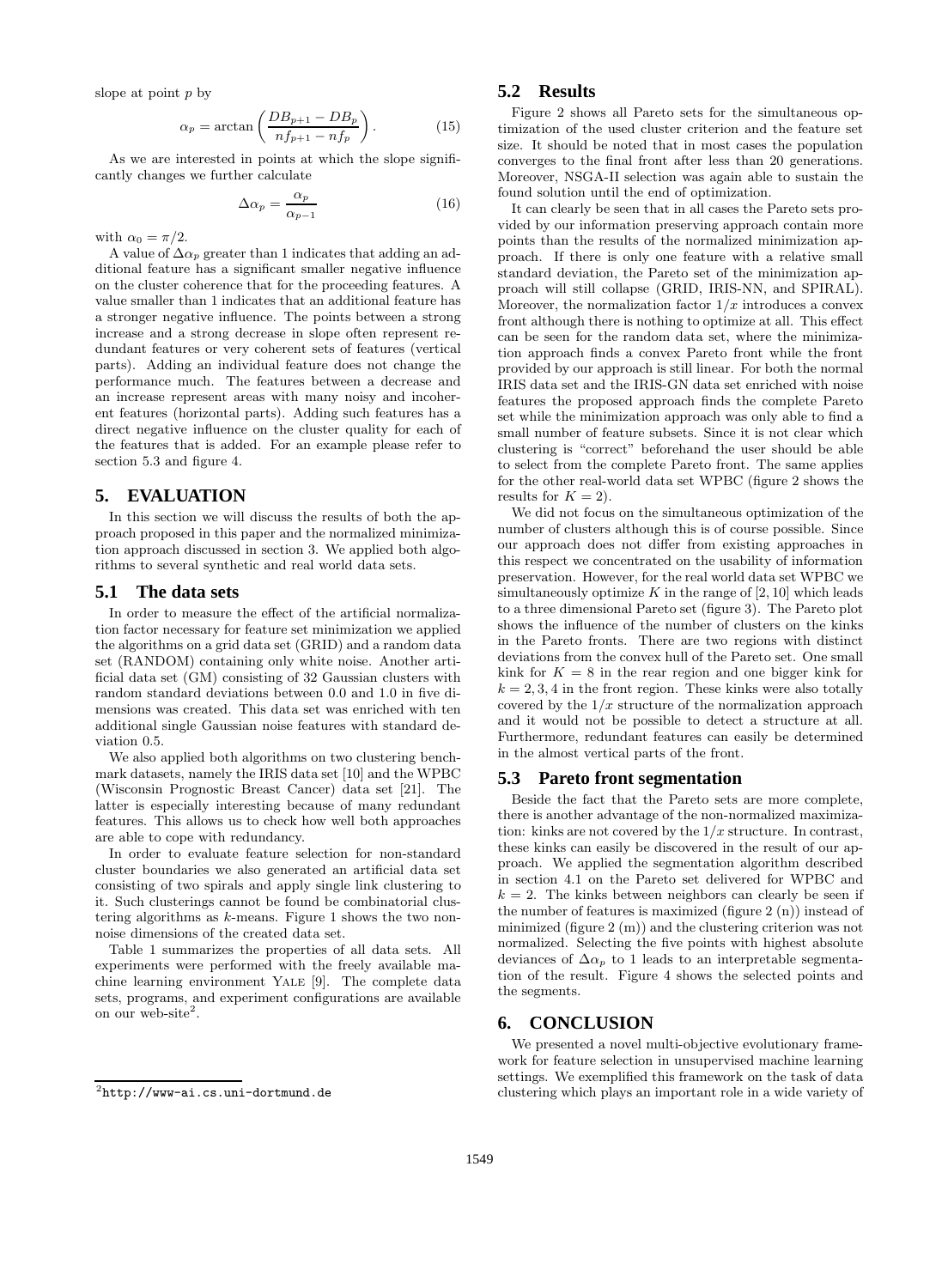| abbr.          | properties                           | N    | M              | noise         | $\sigma_{\alpha}$ | $\sigma_n$ | K        | Results         |
|----------------|--------------------------------------|------|----------------|---------------|-------------------|------------|----------|-----------------|
| <b>GRID</b>    | equidistant values in all dimensions | 3125 | 5              | $\Omega$      | n.a.              | n.a.       | $\Omega$ | $(a)$ and $(b)$ |
| RANDOM         | uniformly distributed values         | 500  | 10             | 10            | n.a               | $\infty$   | $\Omega$ | $(c)$ and $(d)$ |
| GМ             | Gaussian mixture with 32 clusters    | 1000 | 15             | 10            | 0.5               | 0.5        | 32       | $(e)$ and $(f)$ |
| <b>IRIS</b>    | Iris data set without noise features | 150  | $\overline{4}$ | $\Omega$      | 0.8               | n.a.       | 3        | $(g)$ and $(h)$ |
| <b>IRIS-NN</b> | Iris data set with nominal noise     | 150  | $\overline{5}$ |               | 0.8               | 0.01       | 3        | $(i)$ and $(j)$ |
| IRIS-GN        | Iris data set with Gaussian noise    | 150  | 14             | 10            | 0.8               | 0.8        | 3        | $(k)$ and $(l)$ |
| <b>WPBC</b>    | WPBC data set without noise features | 198  | 34             | $\Omega$      | 33.2              | n.a.       |          | $(m)$ and $(n)$ |
| SPIRAL         | Two spirals around the origin        | 500  | 7              | $\frac{5}{2}$ | 5.5               | 5.5        | 2        | $(o)$ and $(p)$ |

Table 1: The used data sets. The first column summarizes the abbreviations used in the text, the second summarizes some properties of the data set.  $N$  is the total number of examples,  $M$  the total number of features. The column noise defines how many features of  $M$  where explicitly added noise features. The next columns define the mean standard deviation of the original features ( $\sigma_o$ ) and the noise features ( $\sigma_n$ ). The column  $K$  indicates the number of clusters if it is known. The last column indicates which Pareto sets were found for the data set with both approaches.



Figure 2: The Pareto fronts for all data sets. The left result for each dataset is achieved by the approach discussed in section 3 for a normalized value nDB  $(DB_{norm})$ . It can clearly be seen that these results are not as complete and that kinks are covered by the artificial  $1/x$  structure. The results on the right are achieved by our information preserving maximization approach.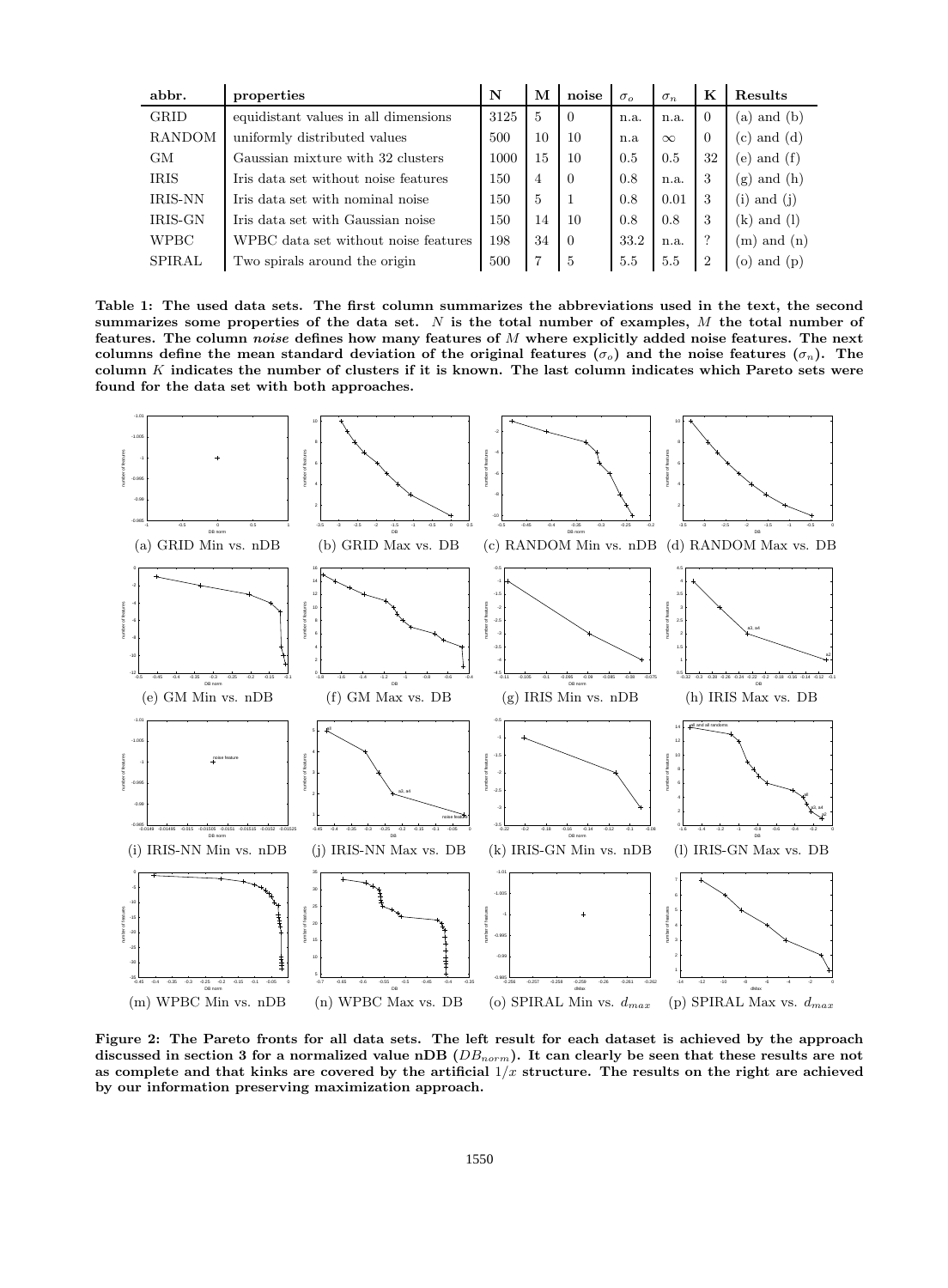

Figure 3: We applied information preserving feature selection on the real-world data set WPBC. The number of features  $(F)$ , the Davies Bouldin clustering criterion (DB), and the number of clusters (K) should be simultaneously optimized. The result is a three dimensional Pareto set containing all necessary information allowing a decision about the best clustering. The kinks could be used to segment the Pareto set and ease the analysis of the front.



Figure 4: The five points with the highest absolute deviation of  $\Delta a_p$  to 1 are marked with perpendicular lines. This leads to an interpretable segmentation of the Pareto front which eases the process of selecting a final solution from the Pareto set.

applications ranging from pattern recognition to customer relationship management and web search. Clustering is an ideal test case for evolutionary computation methods for several reasons. First, it is an inherently multi-objective problem. There is usually not one correct result as for supervised learning. Users rather explore the space of results interactively to gain insight into the natural patterns within the data set. Second, the approach proposed in this work yields Pareto sets that show significant inner structure. This structure is not accidental but reflects patterns in the underlying data. We presented a generic method for an automatic Pareto set segmentation and showed that the discovered segments can be interpreted with respect to unsupervised feature selection. This turns clustering into a reference application of automatic Pareto set analysis. We argued that these benefits can only be achieved if the optimization problem has been posed in a sound way. Although maximizing the number of features during feature selection might sound surprising at first, this paradigm change can be motivated by the aim of unsupervised learning: the search for descriptive, natural patterns. In particular, we have shown that existing approaches to multi-objective unsupervised feature selection based on minimization are not appropriate as they produce trivial or incomplete solution sets. Another contribution of our approach is its applicability to other clustering algorithms than EM or k-means. This is essential in applications in which clusters of any shape must be found, e. g. by means of density based clustering algorithms.

In our future work we plan to incorporate additional state of the art clustering algorithms, as well as other unsupervised learning techniques as association rule learning. We also plan to explore possibilities to use evolutionary multiobjective optimization for the problem of unsupervised feature construction as well. Although our approach has the same runtime as existing approaches, large-scale unsupervised feature selection might not be feasible. The impact of sampling should be analyzed in order to reduce the total runtime without loosing information about the data set. In our opinion, evolutionary computation is a very promising solution to overcome essential limitations of current unsupervised machine learning approaches.

### **7. ACKNOWLEDGMENTS**

This work was supported by the Deutsche Forschungsgemeinschaft (DFG) within the Collaborative Research Center "Reduction of Complexity for Multivariate Data Structures".

### **8. REFERENCES**

- [1] A. Ben-Hur, D. Horn, H. T. Siegelmann, and V. Vapnik. Support vector clustering. Journal of Machine Learning Research, 2001.
- [2] C. A. Coello Coello. A comprehensive survey of evolutionary-based multiobjective optimization techniques. Knowledge and Information Systems, 1(3):129–156, 1999.
- [3] T. H. Cormen, C. E. Leiserson, R. L. Rivest, and C. Stein. Introduction to Algorithms. The MIT Press, 2001.
- [4] D. Davies and D. Bouldin. A cluster separation measure. IEEE Transactions on Pattern Analysis and Machine Intelligence, 1(2):224–227, 1979.